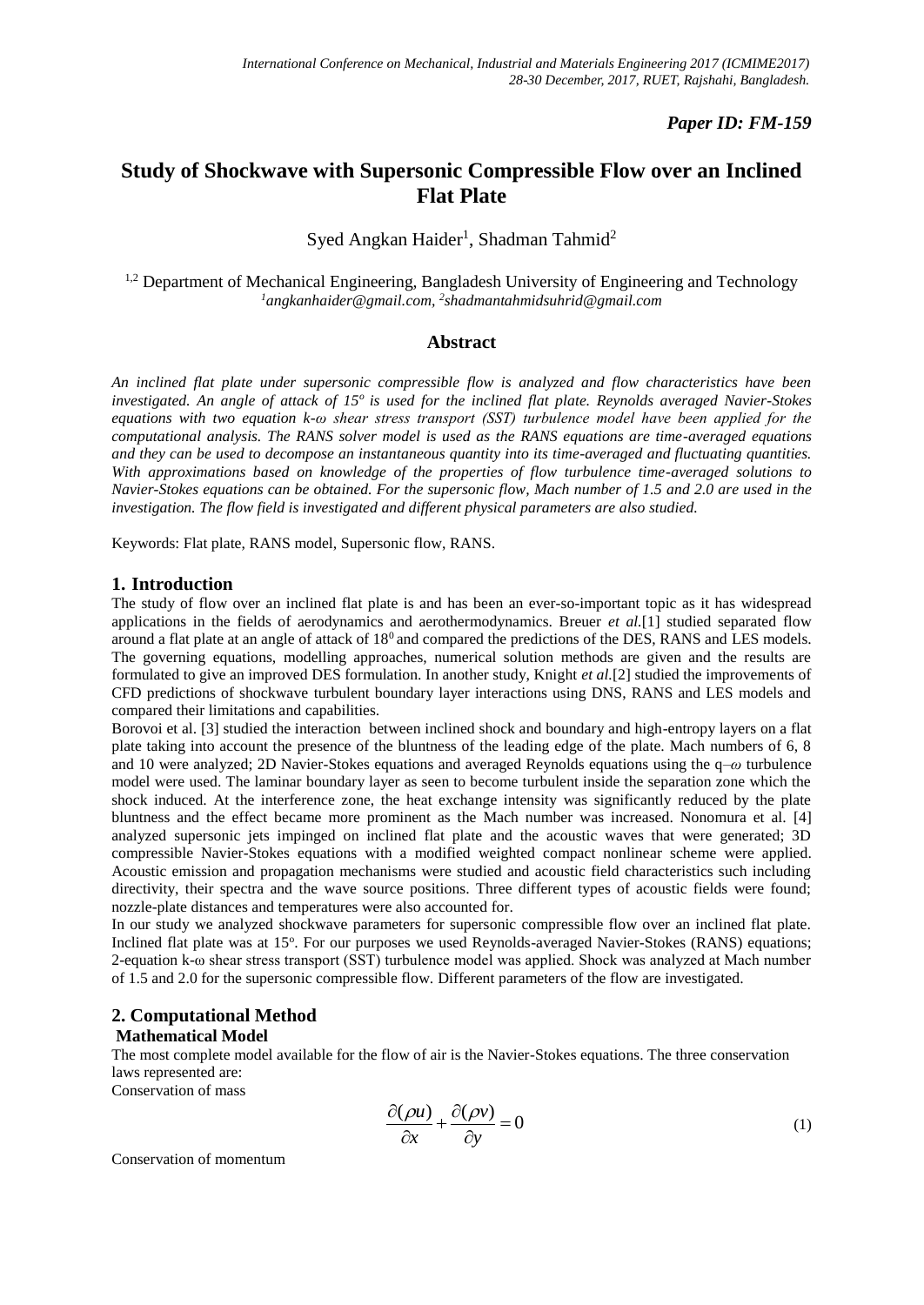$$
\rho(u\frac{\partial u}{\partial x} + v\frac{\partial u}{\partial y}) = -\frac{\partial \rho}{\partial x} + \mu(\frac{\partial^2 u}{\partial x^2} + \frac{\partial^2 u}{\partial y^2})
$$
(2)

$$
\rho(u\frac{\partial v}{\partial x} + v\frac{\partial v}{\partial y}) = -\frac{\partial \rho}{\partial x} + \mu(\frac{\partial^2 v}{\partial x^2} + \frac{\partial^2 v}{\partial y^2})
$$
(3)

Conservation of energy

$$
\frac{\partial(\rho u E)}{\partial x} + \frac{\partial(\rho v E)}{\partial y} = \frac{\partial(\rho u q)}{\partial x} + \frac{\partial(\rho v q)}{\partial y} + \frac{\partial}{\partial x}(u \tau_{xx} + v \tau_{xy}) + \frac{\partial}{\partial y}(u \tau_{xy} + v \tau_{yy})
$$
(4)

## **Solver Settings**

| <b>Table 1.</b> Solver and viscous models used |                                |
|------------------------------------------------|--------------------------------|
| <b>Function</b>                                | Option                         |
| Model                                          | $k-\omega$ (2 equation)        |
| $k$ - $\omega$ model                           | <b>SST</b>                     |
| $k$ - $\omega$ option                          | <b>Compressibility Effects</b> |
| <b>Turbulent Viscosity</b>                     | None                           |
| Options                                        | None                           |
| Solver                                         | Density Based                  |
| Space                                          | 2D                             |
| <b>Gradient Option</b>                         | Least Squares Cell-Based       |
| Formulation                                    | Implicit                       |
| Time                                           | Steady                         |

### **3. Computational Domain**

The computational domain was meshed and a user-defined structured mesh was used. The total number of cells used was 78860 for the 2D case. Bias factor was used at different locations in the flow domain for more detailed analysis at the required regions. In the wall normal direction, the first node after the wall was selected in such that the value of wall y<sup>+</sup> was around 1.1. The mesh used is given below along with close-up looks at the places of interest.



**Fig. 1.** Total discretized domain

|  |  | <b>Number</b><br>Mach |
|--|--|-----------------------|
|--|--|-----------------------|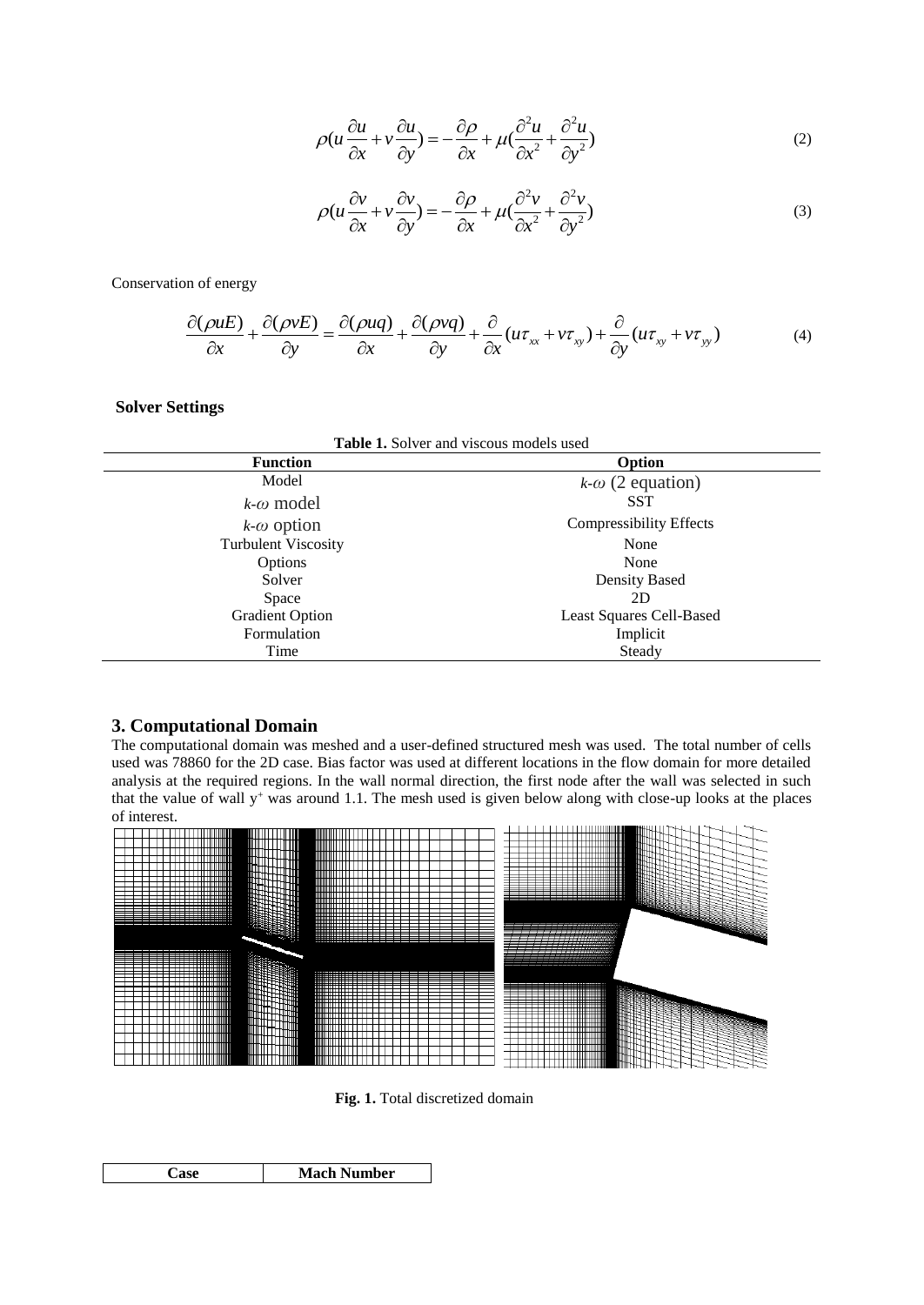



**Fig. 2.** Boundary conditions applied

## **4. Boundary Conditions**

The simulation was conducted with free-stream condition at the farfield with Mach numbers of 1.5 and 2.0. A no-slip adiabatic wall condition was assumed for the wall surface model. Here the flow direction is from the left to the right with a flow angle of  $0^0$ .

## **5. Results and Discussions**

Two cases were used for the purpose of our study. The cases were based on two different values of Mach numbers, namely 1.5 and 2.

### **Schlieren Visualization**

Numerical schlieren was generated by contour plotting the absolute value of the density gradient. The numerical schlieren did not distinguish between shocks or expansions since absolute value was used.

From the schlieren images, it was observed that for Case 1, a detached shock can be observed, characterized by the high density arc well ahead of the plate leading edge. Attached shock is observed at the plate trailing edge, as seen as four high density lines.

For Case 2, the schlieren image shows a detached shock arc at the plate leading edge like in Case - 1, but much closer to the plat; also four attached shock lines at the plate trailing edge, seen as high density regions on the schlieren images.

#### **Total Pressure along walls**

The total pressures along the upper and lower walls were plotted and the results for the two cases is given for the upper and lower walls is as given.

For Case -1, the pressure plot for the upper wall shows an abrupt pressure drop at  $x = -0.0042$ m, but this drop is very short in terms of axial length and the pressure rises again as the flow goes past the leading edge of the plate. The pressure attains a stable value, despite gradually increasing, for most of the flow over the wall afterwards but it rises sharply as the trailing edge is approached at about  $x = +0.0042$ m.

A flipped result is obtained for the lower wall of the plate; the pressure rises suddenly near the leading edge of the plate at about  $x = -0.0042$ m. the pressure reaches a maximum value and the remains relatively stable while



 $(a)$  (b) **Fig. 3.** Schlieren image for (a) Case-1 (M=1.5) (b) Case-2 (M=2).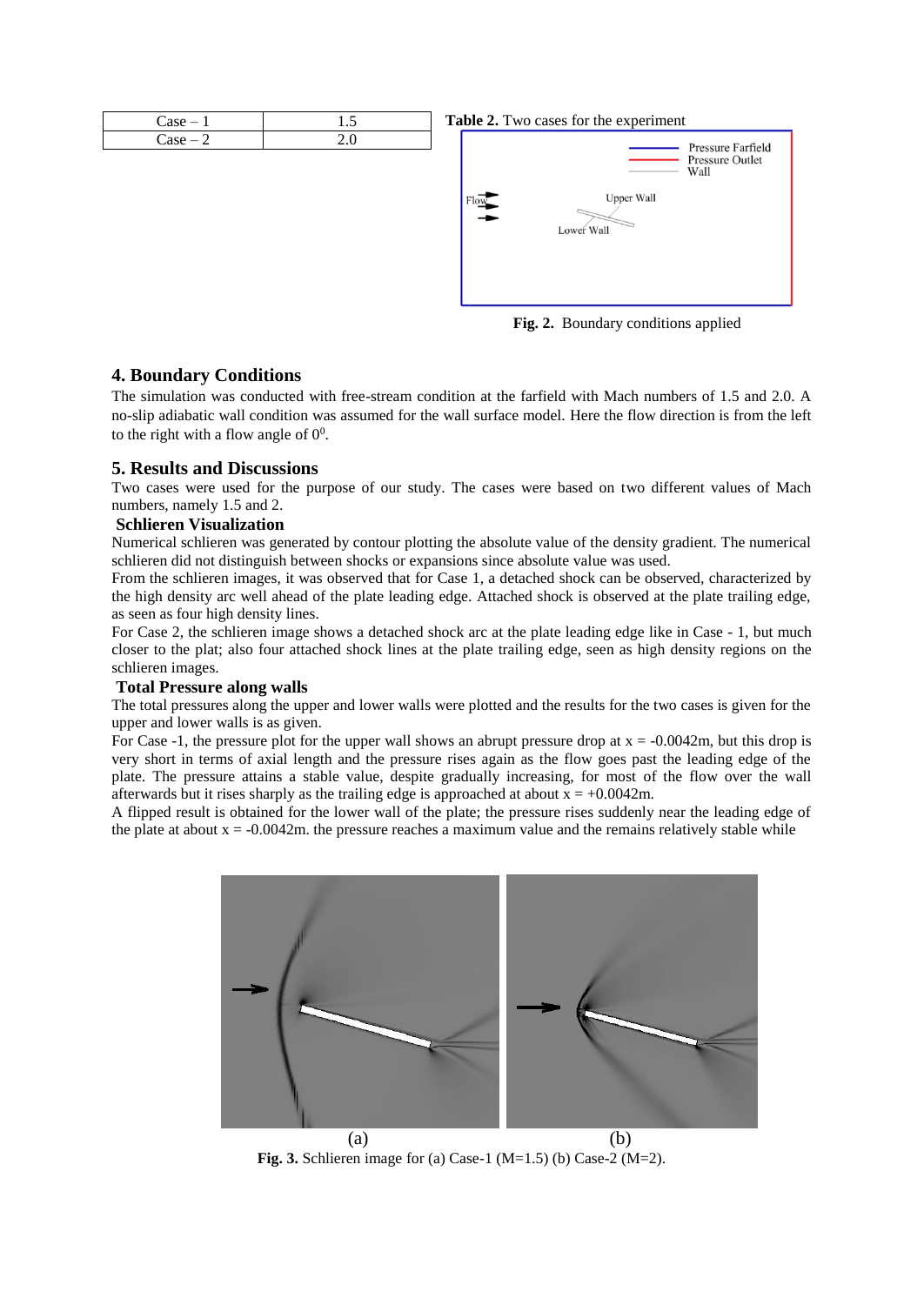

Fig. 4. Pressure plots over the (a) upper and (b) lower walls for M=1.5



**Fig. 5.** Pressure plots over the (a) upper and (b) lower walls for M=2.0

decreasing gradually as the trailing edge is approached and decreasing sharply near the trailing edge at about  $x =$ +0.0042m.

For Case – 2, similar graph as for Case -1 are obtained for the upper wall. However, the pressure drop is even sharper for this higher Mach number flow in terms of axial length and takes place at around  $x = -0.042$ . Also, after reaching a maximum value, the pressure maintains a stable value while gradually decreasing along the length of the plate as opposed to the increasing pressure for Case -1. As the trailing edge is approached, the pressure again rises sharply at about  $x = +0.0042$ m like the lower Mach number case.

The graph of pressure for the lower wall for Case – 2 is different from that of the lower Mach number flow in the sense that for this case, the pressure rises sharply at about  $x = -0.0042$ m and the remains constant for the remaining of the plate, as seen by the plateau formed, before approaching the trailing end of the plate, where the pressure plummets abruptly at around  $x = +0.0042$ m.

#### **Pressure Contours**

Shockwaves cause a rise in static pressure and expansions cause a drop. Both of these phenomena are visible from the contours.

#### **Wall Shear Stress Distribution**

The wall shear stress plots (x-wall shear plots) give an indication of flow separation in the wall. A negative value of x-wall shear stress means flow separation.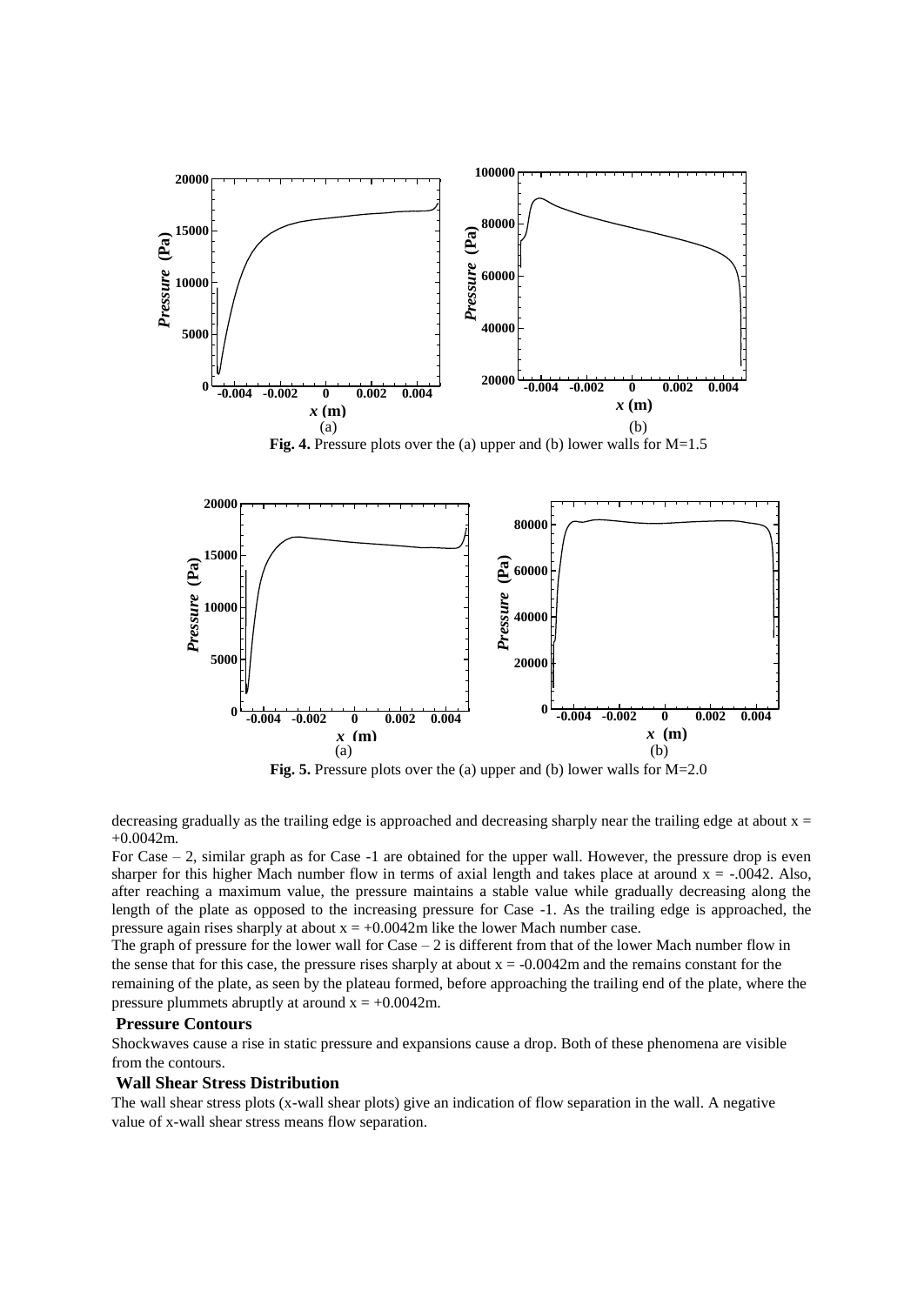From the plots, it can be seen that the shapes of the curves for the upper and lower walls for the different Mach number cases are quite similar. It can be seen that for the upper wall, the pressure plummets from a very high value abruptly to a value of wall shear at below 0 or close and the rises above 0 ever so slightly and stays



**Fig. 6.** Pressure contour for (a) Case-1 (M=1.5) and (b) Case-2 (M=2.0).



**Fig. 8.** Wall shear stress plots for upper and lower wall for M=2.0